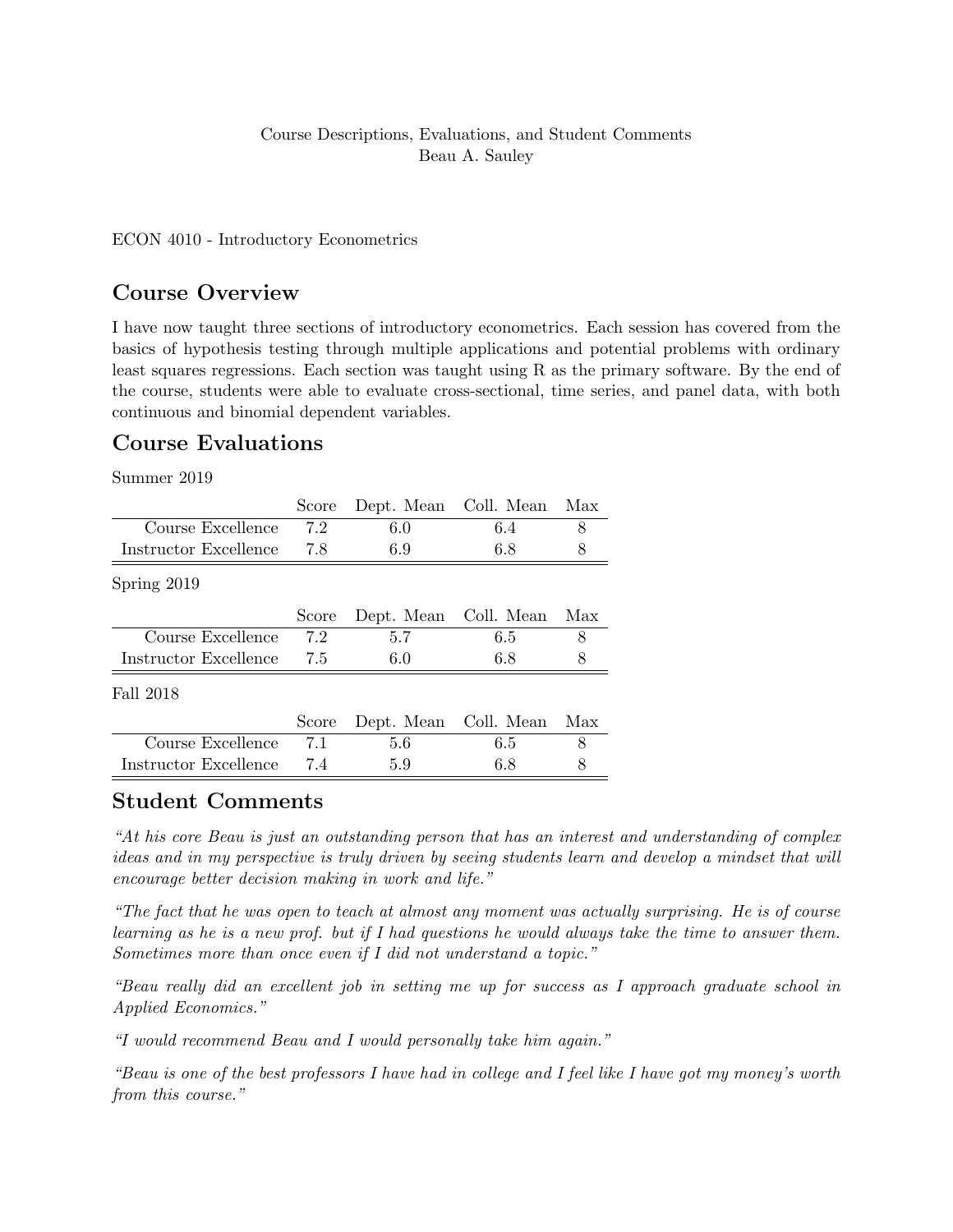## Course Overview

This course covered the Chinese economy, and the changes that have occurred over the last 2000 years. We took an in depth look at what shaped the Chinese economy starting with the Silk Road, and covering through Industrial Revolution, the Socialist Revolution in China, and up to present day. We discussed the divides between rural and urban China, Special Economic Zones, and the effects of international trade policies. I also allowed the students to submit topics they were interested in learning about for the course, which led to lectures on Hong Kong and Macau, as well as Alibaba, Tencent, and other emerging Chinese companies.

# Course Evaluations

Summer 2017

|                           |      | Score Dept. Mean Coll. Mean Max |     |  |
|---------------------------|------|---------------------------------|-----|--|
| $Course$ Excellence $6.6$ |      | 6.8                             | 6.8 |  |
| Instructor Excellence     | - 73 | 7.2                             |     |  |

\*Dean's List of Teaching Excellence for this course (it was the last semester the award was available)

# Student Comments

"I thought Beau was a great instructor. He made the class as fun as it could be and really got everyone involved"

"Great Class. Beau was very organized and very knowledgeable about China. Covered some random topics that students were interested in learning more about."

"Very interactive with the students. Told you exactly what needed to be accomplished."